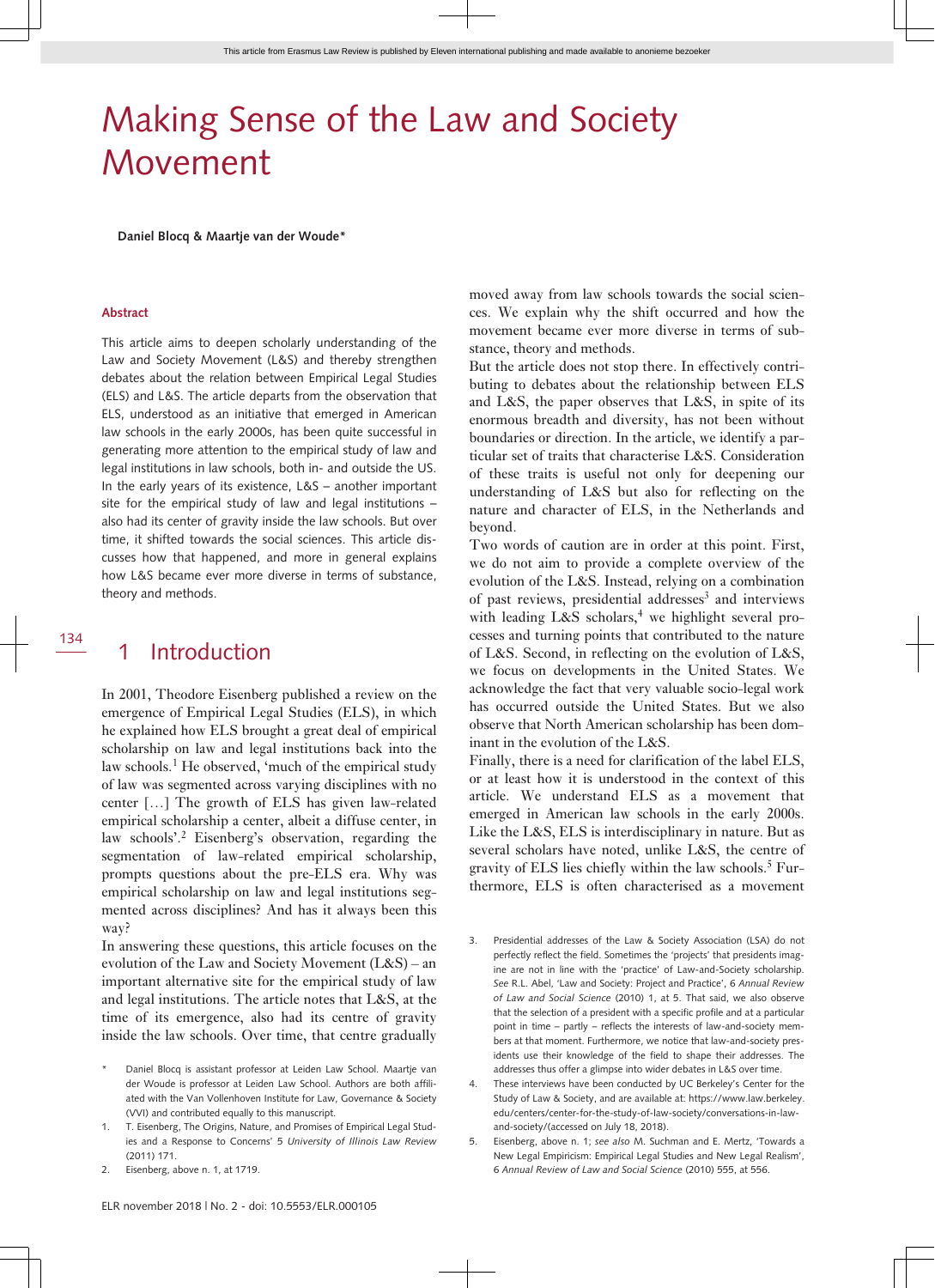with a preference for positivist and quantitative research.<sup>6</sup>

Outside the United States, ELS sometimes seems to be defined more broadly, to incorporate *all* empirical research conducted on law and legal institutions. This broader definition allows for a diverse set of scholars to be brought under a single umbrella. It is inclusive and helps connect researchers. But to make sense of the different approaches to empirical scholarship, a narrower definition of ELS, like the one adopted in this article, can be useful. Such a definition enables identification of commonalities and differences across the field. Identification of these properties can in turn help us advance empirical research on law and legal institutions as a whole.

### 2 Origins

Law and Society shares its intellectual roots with ELS. Both movements can be traced back to the beginning of the twentieth century when legal scholars in Europe and the United States started to move beyond a purely doctrinal study of law. In Europe, we observe how collaboration between legal scholars and social scientists intensified as a result of the expansion of the administrative state. This collaboration served to increase the effectiveness and efficiency of policy and law, both instruments of social control.<sup>7</sup>

In the United States, where Sociological Jurisprudence and Legal Realism gained traction, legal scholars also developed an interest in the impact of law. But in doing so, they mainly focused on the effect of *judicial decisions*. 8 In addition, legal realists wanted to better understand the human determinants of court rulings. Contrary to the belief that these decisions were the outcome of mechanical application of legal principles to actual cases, legal realists argued that judicial decisions were made by human beings who were themselves subject to all kinds of norms, beliefs and emotions that affected the outcome of particular cases.<sup>9</sup>

- 6. Theodore Eisenberg, one of the founders of ELS, explained how ELS 'helps the study of law and the legal system to join part of a larger *probabilistic* revolution […] ELS employs a methodology that is usually, but not always, the methodology of statistical analysis'. *See* Eisenberg, above n. 1, at 1719, emphasis added. *See also* E. Chambliss, 'When do Facts Persuade? Some Thoughts on the Market for "Empirical Legal Studies"', 71 *Law and Contemporary Problems* (2008) 17, at 24; Suchman and Mertz, above n. 5, at 558.
- 7. M. M. Feeley, 'Three Voices of Socio-Legal Studies', 35 *Israel Law Review* (2001) 175, at 177-78.
- 8. N.E.H. Hull, 'Reconstructing the Origins of Realistic Jurisprudence: A Prequel to the Llewellyn-Pound Exchange over Legal Realism', 38 *Duke Law Journal* (1989), 1302, at 1305-08; B. Tamanaha, 'A Vision of Social-Legal Change: Rescuing Ehrlich from "Living Law"', 36 *Law and Social Inquiry* (2011) 197, at 303, 305-8.
- 9. E. White, 'From Sociological Jurisprudence to Realism: Jurisprudence and Social Change in Early Twentieth-Century America', 58 *Virginia Law Review* (1972) 999; *see also* B. Leiter, 'American Legal Realism', in M.P. Golding and W.A. Edmundson (eds.), *The Blackwell Guide to the Philosophy of Law and Legal Theory* (2005) 50; J. Skolnick, 'The Sociol-

Legal Realism influenced legal education and had an impact on debates in legal theory. Yet its impact on American jurisprudence waned after World War II. In the early 1960s, some scholars started to demonstrate renewed interest in the study of law and society and set up the Law and Society Association (LSA) in 1964. The Association, its annual meeting, and its flagship journal – the Law & Society Review, launched in 1966 – allowed for further and 'routinized intellectual exchange' on questions related to the interaction between law and society.<sup>10</sup> Four factors appear to have contributed to the renewed interest in law and society and the establishment of the LSA: (a) heightened respect for social sciences; (b) the civil rights movement and the war on poverty; (c) funding opportunities; and (d) an awareness that law-on-the-books was not the same as law-in-action.

Increasing respect for the social sciences surfaced after World War II. Indeed, '[b]y the end of World War II, the social sciences had become a respectable third wing of U.S. higher education'.<sup>11</sup> Advances in survey research, many of which occurred during the war, had allowed the social sciences to further position themselves as an enterprise similar to the physical sciences. In searching for universal behavioural laws or regularities, social science increased its standing and became an important instrument for policymaking.<sup>12</sup>

The link between social science and policy was also appealing to many of the early members of the L&S who were committed to addressing societal problems – most notably, problems related to the civil rights movement, the war on poverty, and crime.<sup>13</sup> From the perspective of legal scholars, collaboration with the social sciences allowed for sounder policy and judicial decision-making. From the perspective of social scientists, attention to law and policy was important for the definition of meaningful questions and for the employment of research output in useful ways.<sup>14</sup>

The actualisation of these normative commitments was facilitated by unprecedented institutional opportunities.15 The Russell Sage Foundation, the Walter E. Meyer Research Institute, the Ford Foundation and the American Bar Foundation stimulated and funded entire research centres and other new research initiatives. Influential hubs for law-and-society research,

ogy of Law in America: Overview and Trends', 13 *Social Problems*  $(1965)$  4, at 7.

- 10. F.J. Levine, 'Goose Bumps and "The Search for Signs of Intelligent Life" in Sociolegal Studies: After Twenty-five Years', 24 *Law and Society Review* (1990) 7, at 10.
- 11. S.S. Silbey, 'Law and Society Movement', in H.M. Kritzer (ed.), *Legal Systems of the World: A Political, Social and Cultural Encyclopedia* (2002) 860, at 861.
- 12. B. Garth and J. Sterling, 'From Legal Realism to Law and Society: Reshaping Law for the Last Stages of the Social Activist State', 32 *Law and Society Review* (1998) 409, at 412.
- 13. Abel, above n. 3, at 3.
- 14. S*ee generally* Garth and Sterling, above n. 12.
- 15. A more opportunistic reading of this episode suggests that some of the early law-and-society scholars were drawn into the movement in part *because of* the openings that emerged. *See* Garth and Sterling, above n. 12.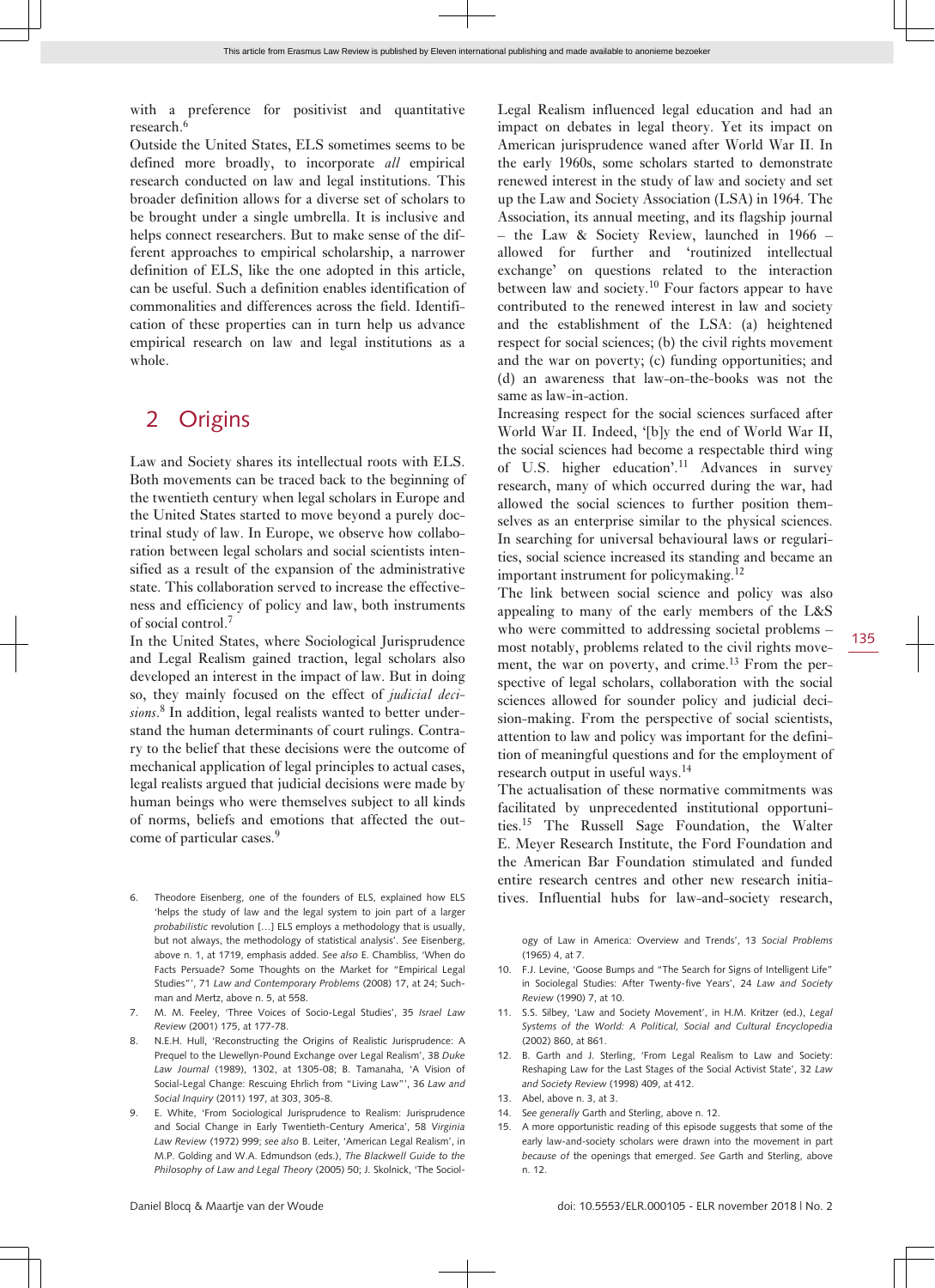which emphasised interdisciplinary training and exchange, emerged in Berkeley, Denver, Northwestern, Yale and Wisconsin.<sup>16</sup>

Several leading L&S scholars who were interviewed for the *Conversations in Law & Society* lecture series (CiL&S), organised and published by University of California, Berkeley's Center for the Study of Law & Society, also signalled frustration with contemporaneous scholarship in law schools. Lawrence Friedman and Joseph Gusfield argued that the study of black-letterlaw was too limited, partly in light of discrepancies between 'what the law said and what people were doing'. Laura Nader pointed out that she 'felt lonely in the law schools'. And Steward Macaulay observed that there was a need to make law schools 'a more critical place'.

### 3. Evolution

In the early years of the L&S, collegial relations existed between lawyers and social scientists. Tensions were nonetheless present. 'Social scientists and lawyers were at times allies, but they also competed to define and to gain ascendancy over the new social expertise'.17 In the 1970s, concerns of legal scholars started to dominate the debate. At the time, 'the center of gravity of the field moved toward law, leaving the social science disciplines for the most part *outside*'.18 Rita James Simon, one of the early members of the LSA board, similarly explained that social scientists 'were still considered handmaidens and sort of technicians that had to supply just very technical answers to legal scholars who would then (1) frame the problem and (2) analyze what the data really meant'.<sup>19</sup>

#### **3.1 Gap Studies**

The central role of gap studies in early law-and-society scholarship was illustrative of the dominance of legal concerns during the 1960s and 1970s.<sup>20</sup> Building on legal realism, many law-and-society scholars focused on the identification and understanding of gaps between law-on-the-books and law-in-action.<sup>21</sup> This focus was importantly informed by the legal – not social science – assumption that law-on-the-books and law-in-action are generally aligned.22 Until today, scholars both within and outside L&S associate law-and-society research with the study of law-in-action.<sup>23</sup> To illustrate, Macaulay's renowned article on the (non)use of law between

- 16. Garth and Sterling, above n. 12.
- 17. Garth and Sterling, above n. 12, at 412.
- 18. Garth and Sterling, above n. 12, at 409, emphasis added.
- 19. Quoted in Abel, above n. 3, at 3; cf. Feeley, above n. 7, at 184.
- 20. R.L. Abel, 'Law Books and Books About Law', 26 *Stanford Law Review* (1973) 175; Feeley, above n. 7.
- 21. J.B. Gould and S. Barclay, 'Mind the Gap: The Place of Gap Studies in Sociolegal Scholarship', 8 *Annual Review of Law and Social Science* (2012) 323, at 324-25.
- 22. Abel, above n. 20, at 185-86.
- 23. *e.g.,* S. Macaulay, L. Friedman and E. Mertz, *Law in Action: A Socio-Legal Reader* (2007).

contract parties – a classical gap study – is frequently used as an example of law-and-society research.<sup>24</sup>

The popularity of gap studies, in the early years of the L&S, also emerged from desires for social engineering. Law played an important role in that scheme; law helped the state realise its engineering objectives.<sup>25</sup> But sometimes, law did not realise those objectives. Evaluation in the form of 'legal policy research' was then called for.<sup>26</sup> But there were also other forms of gap studies, including research that focused on the manifestation of *un*intended (side)-effects of law.<sup>27</sup>

In the mid-1970s, critiques on gap studies slowly started to emerge from within L&S itself. One of the staunchest critics, Richard Abel, argued that the central assumption underlying gap studies – the assumption that social behaviour is commonly in line with legal prescripts – was problematic. He observed, 'Why should we expect harmony between law and behavior rather than some other relationship – dissonance, for instance, or a purely accidental conjunction?'<sup>28</sup> Abel reasoned that the assumption of harmony made sense in an era in which '[l]egislation [still] expressed and clarified values already immanent in the society [and when] adjudication merely reasserted the values enunciated by previous judges'.<sup>29</sup> But during a time in which 'the actions of those who do govern must be seen as making a difference, a difference phrased in terms of the realization of goals, not just the expression of values', the assumption was less obvious.<sup>30</sup> In an interview for Berkley's *Conversations in Law and Society*, Susan Silbey also argued against gap studies. But she did so for a different reason. Where Richard Abel pointed out that a gap between law-on-the-books and law-in-action is common and not surprising – and, therefore, not clearly worth documenting as such – Susan Silbey observed that many citizens *do* comply with the law, and that scholars should pay more attention to compliance rather than non-compliance. She explained,

We were so preoccupied with the gap that we weren't paying attention to the meaning, we weren't paying attention to what happens except in that gap. And so it seems to me that the turn that had happened in the scholarship was to notice that in fact what things are called and how they are called is part of their effects, not just the behavior. So it was sort of a step aside. By looking at the gap, we were looking at the tails of the distribution. What we needed, the next thing, we needed to look at the hump. *Why do most people go along* […] Most of the work following was about the

- 24. S. Macaulay, 'Non-Contractual Relations in Business: A Preliminary Study', 28 *American Sociological Review* (1963) 55. In this article, Macaulay explained that business partners generally make little use of legal sanctions in planning commercial exchanges and in solving commercial disputes. Macaulay thus challenged a central assumption of law-on-the-books – the assumption that the law governed these kinds of exchanges and disputes.
- 25. Feeley, above n. 7, at 178.
- 26. Feeley, above n. 7, at 184.
- 27. *See also* Gould and Barclay, above n. 21.
- 28. Abel, above n. 20, at 185.
- 29. Abel, above n. 20, at 186.
- 30. Abel, above n. 20, at 186.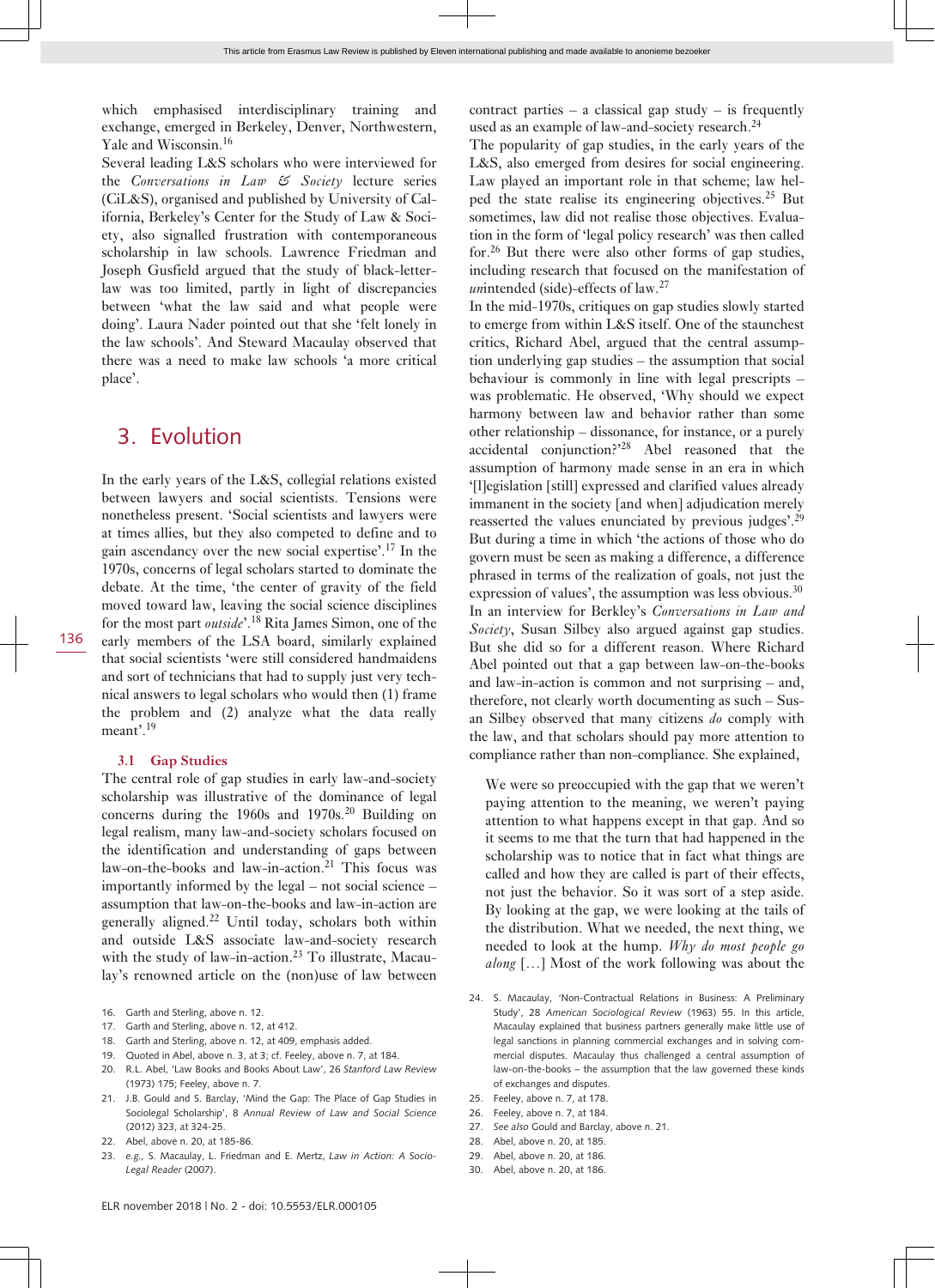meanings system and the circulating narratives and schemers are what encourage the compliance, the conformity or the legitimacy of the law (emphasis added).

These and other critiques on gap studies contributed to shifts, from legal concerns to social science concerns, in the L&S.

#### **3.2 Formal Legal Institutions**

A second way in which the dominance of legal concerns transpired in the *early* years concerned the main objects of investigation: formal legal institutions. Most research focused on the operation of courts, lawyers, juries and, to a lesser extent, the police. In search of a law-and-society canon, Carol Seron and Susan Silbey tellingly indicate, 'Students of law and society have historically pursued the study of law-in-action in (1) courts, (2) lawyers' offices, (3) juries, (4) regulatory agencies, (5) police work, (6) citizens' interactions with those legal actors and agencies'.31 In his 1986 presidential address, Stewart Macaulay lamented the preoccupation with legal actors and thus implicitly underlined that focus. He argued:

My case is very simple: I'll argue that we must look beyond the behavior of judges, lawyers, cops, crooks, and eyewitnesses as well as data concerning how many of what kinds of cases come before the courts. We need to understand the behavior of *people* who comply with or shade and evade the law. We need to consider when and why *people* turn to lawyers or use other means of solving problems. We need to understand what conduct by legal officials *people* will applaud or tolerate. To understand these and other things, we must understand *people*'s knowledge of and attitudes toward the legal system.<sup>32</sup>

### 4 Transition

Critiques by Macaulay, Abel and like-minded scholars from L&S arguably helped gradually shift the emphasis in research away from the concerns and interests of legal scholars to those of social scientists. But these critiques were not the only sources that triggered change. Transformations of the political landscape and developments in the philosophy of science were equally important.

#### **4.1 Change in the Political Landscape**

The L&S emerged at a time in which governance in the United States was undergoing important change. The state was making ever more attempts at controlling and directing the behaviour of its citizens; the state became

- 31. C. Seron and S.S. Silbey 'Profession, Science and Culture: An Emergent Canon of Law and Society Research', in A. Sarat (ed.), *The Blackwell Companion to Law and Society* (2004) 30, at 35.
- 32. S. Macaulay, 'Images of Law in Everyday Life: The Lessons of School, Entertainment, and Spectator Sports', 21 *Law and Society Review* (1987) 185, at 186, emphasis added.

more 'activist', both at the national and at the local level. In this context, law-and-society scholars could play an important role, helping governments develop laws and policies in support of their attempts at social engineering.<sup>33</sup> Through their work many socio-legal scholars tried to contribute to progressive social change and tackle problems like poverty, drugs and racism.<sup>34</sup>

Under the Reagan- and Bush administrations, the desire to support political leaders changed. Abel explains, 'Eight years of Reagan and four of George H.W. Bush coincided with a major shift in the L&S project. With conservatives in the White House (and increasingly the federal judiciary), there was less interest than earlier in increasing the efficacy of law'.35 Law-and-society scholars, mostly liberal, were critical of the political establishment, and started to emphasise and study the – sometimes – ineffective nature of law and policy. In his widely discussed work *The Hollow Hope*, Gerald Rosenberg, for instance, showed great scepticism about the possibility for social change through litigation.<sup>36</sup>

#### **4.2 Developments in the Philosophy of Science**

Along with the changing political landscape we could also observe developments in the philosophy of science: postmodernism and critical legal studies gained ground at the expense of positivism. Looking back at the late 1970s, Michael McCann argued, 'The prevailing mode of inquiry in the early decades was gap studies […] Then, in the late 1970s, several waves of critical theory [...] began to interrogate the promises of rights in more analytically ambitious ways'. $37$  Lynn Mather similarly observed, 'By the 1980s, law and society critics of positivism raised serious challenges to the [positivist] paradigm and articulated postrealist, interpretive, and constitutive approaches to law'.38 And in 1984, David Trubek published an article with the revealing title 'Where the Action is: Critical Legal Studies and Empiricism'.

Critical and postmodern approaches to the empirical study of law and legal institutions were particularly prevalent at the University of Massachusetts, where scholars such as Patricia Ewick, Sally Merry, Austin Sarat, Susan Silbey and Barbara Yngvesson were running the Amherst Seminar on Legal Ideology and Legal Process. The program of the Amherst Seminar stimulated serious reflection on the practice of socio-legal studies.39 Members of the seminar called for interpretive work and argued against narrow positivism. Susan Sil-

- 33. J. Simon, 'Law after Society', 24 *Law and Social Inquiry* (1999) 143, at 145-46.
- 34. S*ee also* M. Galanter, 'Presidential Address: The Legal Malaise; Or, Justice Observed', 19 *Law and Society Review* (1985) 537, at 538-39.
- 35. Abel, above n. 3, at 8.
- 36. G. Rosenberg, *The Hollow Hope: Can Courts Bring About Social Change?* (1991).
- 37. M. McCann, 'The Unbearable Lightness of Rights: On Sociolegal Inquiry in the Global Era', 48 *Law and Society Review* (2014) 245, at, 246.
- 38. L. Mather, 'Reflections on the Reach of Law (and Society) Post 9/11: an American Superhero?', 37 *Law and Society Review* (2003) 263.
- 39. *See for example* C. Harrington and B. Yngvesson, 'Interpretive Sociolegal Research', 15 *Law and Social Inquiry* (1990) 135; D. Trubek and J. Esser, 'Critical Empiricism in American Legal Studies: Paradox, Program, or Pandora's Box?', 14 *Law and Social Inquiry* (1989) 3.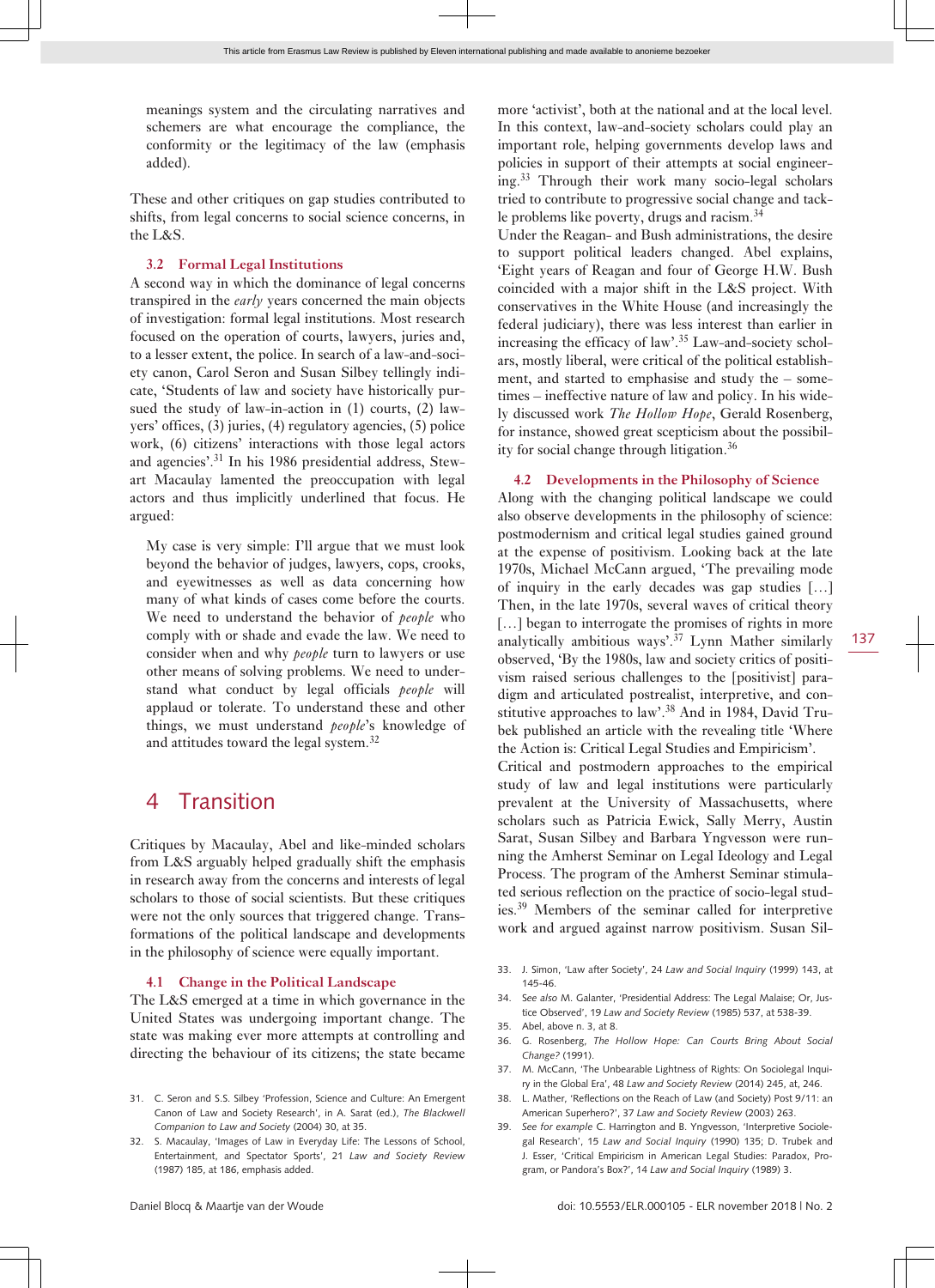bey and Austin Sarat furthermore argued, 'At the same time that we have been insisting on bringing sociology to law, we have done less well attending to the forces that frame our descriptions of legal institutions and their environments. We have not done very well at promoting a sociology of the sociology of law'.<sup>40</sup>

During these years, in which the Amherst Seminar was rather dominant in law-and-society research, many studies on legal discourse and legal ideology emerged.<sup>41</sup> Furthermore, research on interpretive action and legal consciousness flourished.<sup>42</sup>

## 5 The 'Big Tent'

By the early nineties, L&S had transformed into an interdisciplinary and methodologically eclectic movement – sometimes referred to as a pluralistic association or a 'big tent',<sup>43</sup> which 'is getting bigger all the time'.<sup>44</sup> It is clear that there are different opinions with regard to the size of the LSA tent. In discussing the values of the LSA, Howard Erlanger illustrated the eclecticism. After asking himself, 'What are the values that characterize the LSA?' he explained:

We are committed to each other and to the development of the field, even though we are not always sure what 'the field' is. We are a community that is open to new theories, methods, and substantive topics. And we are a community that seeks to be welcoming to new scholars and to those who aren't the predominantly white, male, U.S.-based scholars who founded LSA. Although we may not always get it right and more work remains to be done, I believe that the history of LSA as an institution is the history of a commitment to these values.<sup>45</sup>

Many scholars within the L&S indeed appear to have embraced the inclusiveness.<sup>46</sup> Lynn Mather, for instance, also observed, 'A strength of law and society has been its inclusivity and openness to new perspectives, whether disciplinary, theoretical or methodologi-

- 40. Silbey and Sarat, 'Critical Traditions in Law and Society Research', 21 *Law and Society Review* (1987) 165, at 165-66.
- 41. *See for example* J. Conley and W. O'Barr, *Rules Versus Relationships: The Ethnography of Legal Discourse* (1990); L. Mather and B. Yngvesson, 'Language, Audience, and the Transformation of Disputes', 15 *Law and Society Review* (1980-81) 775; S.E. Merry, *Getting Justice and Getting Even: Legal Consciousness among Working Class Americans* (1990); A. Sarat and W.L.F. Felstiner, 'Law and Strategy in the Divorce Lawyer's Office', 20 *Law and Society Review* (1986) 93.
- 42. S*ee generally* S.S. Silbey, 'After Legal Consciousness', 1 *Annual Review of Law and Social Science* (2005) 323.
- 43. H.S. Erlanger, 'Organizations, Institutions, and the Story of Shmuel: Reflections on the 40th Anniversary of the Law and Society Association', 39 *Law and Society Review* (2005) 1.
- 44. M. Friedman, 'Coming of Age: Law and Society Enters an Exclusive Club', 1 *Annual Review of Law and Social Science* (2005) 1, at 2.
- 45. Erlanger, above n. 43, at 4.
- 46. *See* D.M. Engel, 'Making Connections: Law and Society Researchers and Their Subjects', 33 *Law and Society Review* (1999) 3; Erlanger, above n. 43, at 6; Galanter, above n. 34, at 537-38.

cal'.<sup>47</sup> The many presidential calls for *further* expansion through issues such as inclusion of international scholars and consideration of issues pertinent to those schol $ars, <sup>48</sup>$  through attention to new themes like violence,  $<sup>49</sup>$ </sup> and by calling for more activist and policy-oriented work exemplify the appreciation of inclusiveness.<sup>50</sup> As mentioned, not all law-and-society scholars have appreciated the increasing breadth or inclusiveness of the movement. To some it has been a cause for concern. In the same address in which Erlanger celebrated diversity, he also observed, 'All this is not to say that valuing diversity in scholarly style is cost-free […] we have valued breadth over focus and parsimony […] To the extent that law and society seeks to be an independent discipline with its own theory and methods, there will be pressure to define a much more focused core, and to set boundaries.'51 In a review of Kitty Calavita's *Invitation to Law & Society: An Introduction to the Study of Real Law*, <sup>52</sup> Austin Sarat bemoaned the state of affairs, writing

In the late 1980s, I enthusiastically participated in a set of meta-debates about the nature of law and society as an intellectual endeavour and about the directions that law and society research might most profitably take […] At that time, it still seemed meaningful to talk about a law and society paradigm and to refer to law and society as a 'movement.' Two decades later it no longer seems appropriate to do so. Even as the field has flourished, the law and society paradigm has decomposed. What was a paradigm is now what Kitty Calavita [...] rightly refers to as a 'perspective.' What was a movement has become what she refers to as a 'mentality'.<sup>53</sup>

The increasingly eclectic nature of the L&S has spurred the emergence of new factions, associations and journals. Law-and-society scholars with a stronger interpretivist bent started the Association for the Study of Law, Culture and Humanities in 1998, and launched the journal *Law, Culture and Humanities* in 2005. Some lawand-society scholars with a preference for positivist and quantitative work co-initiated or jumped on the bandwagon of ELS. These initiatives have not necessarily led to an abandonment of the LSA. Instead, we find eminent scholars, such as Valerie Hans and Austin Sarat, taking up positions of leadership in different associations.

- 47. Mather, above n. 38, at 278.
- 48. Mather, above n. 38.
- 49. C.J. Greenhouse, 'Tuning to a Key of Gladness', 32 *Law and Society Review* (1998) 1.
- 50. C. Seron, 'The Two Faces of Law and Inequality: From Critique to the Promise of Situated, Pragmatic Policy', 50 *Law and Society Review*  $(2016)9$
- 51. Erlanger, above n. 43, at 8.
- 52. K. Calavita, *Invitation to Law and Society: An Introduction to the Study of Real Law* (2010).
- 53. A. Sarat, 'From Movement to Mentality, From Paradigm to Perspective, From Action to Performance: Law and Society at Mid-Life', 39 *Law and Social Inquiry* (2014) 217, at 218.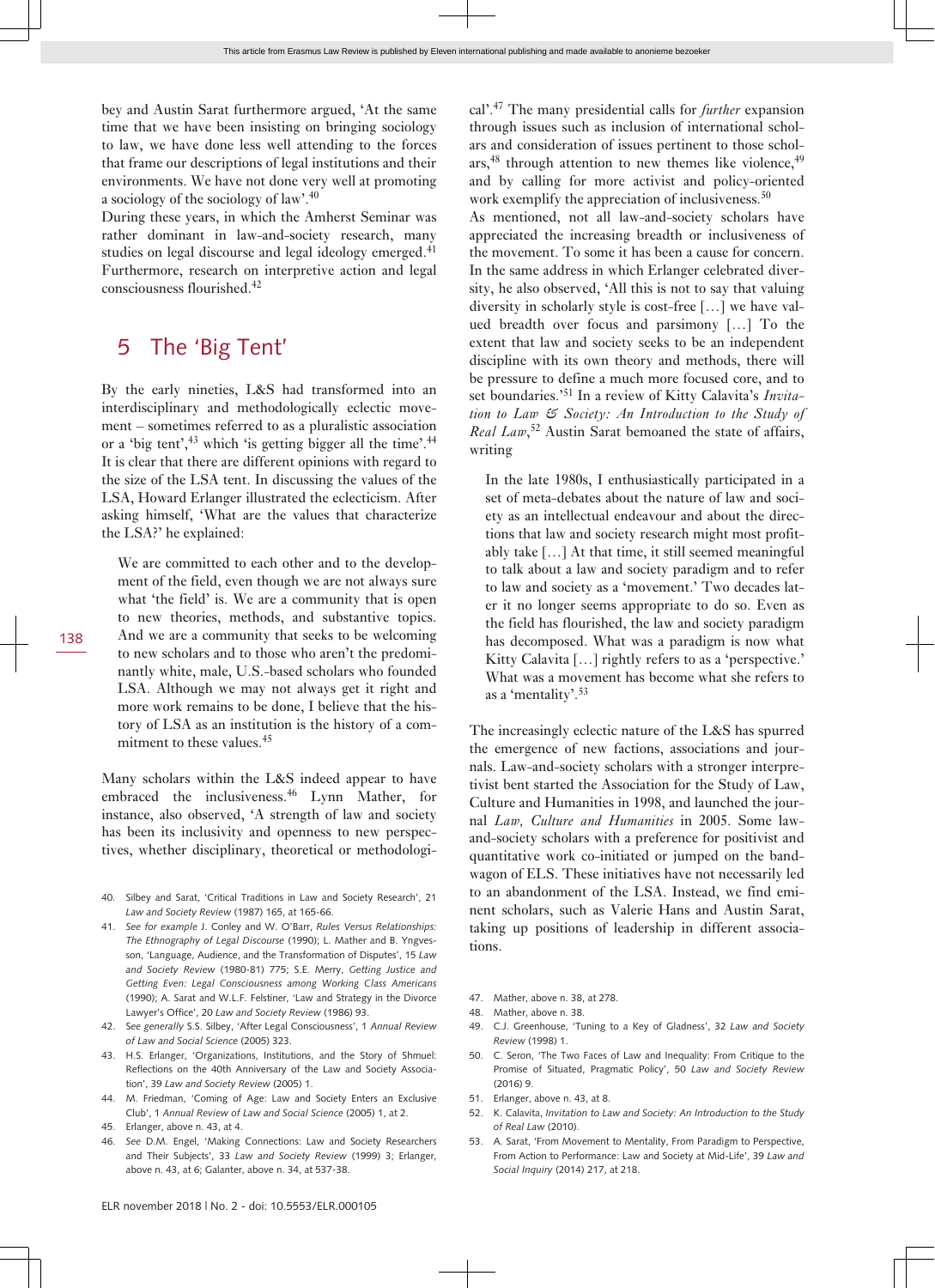## 6 Characteristic Traits

In spite of its diversity, L&S is not without direction. The movement has several characteristic traits, some of which are precisely about diversity – a conscious and very deliberate diversity. We discuss three traits below. A fourth trait, involving the space that L&S offers for both positivist *and* interpretivist work, emerged in the previous discussion on developments in the philosophy of science.

#### **6.1 State Law, Non-State Law and Informal Rules**

Attention to state law and formal legal institutions has always been central to law-and-society scholarship. But over time, scholarly interest in non-state law increased. To be sure, non-state law was a principal object of investigation in legal anthropology already before the organisation of the LSA. But in the early years, legal anthropologists were not as visible and influential in the formal organisation of the L&S as they would later become.<sup>54</sup>

The increasing prominence of legal anthropologists in the L&S, and the expansion of research on legal pluralism from colonial contexts – old legal pluralism – to the developing world – new legal pluralism – paved the way for or implied a broader approach to the study of law and legal institutions.<sup>55</sup> In her 1989 presidential address, Felice Levine also reflected on the issue, writing:

The centrality of law has always been an issue of tension in sociolegal studies […] In order to understand law, our scholarly work must not only focus on isolating and explaining patterns of departure from law but also look at law in different locales. Coming to understand law with a little '1' in everyday lives is consistent with calls that date back to the 1960s and early 1970s […] While the call is not new, it has been endorsed more readily in principle than in practice. One explanation of this ambivalence may flow from the influence of legal scholarship and the apprehension that a broader definition of boundaries might strip our incipient field of a field.<sup>56</sup>

Despite initial concerns about attention to law with a little 'l', non-state law and informal rules have taken up a prominent role in contemporary law-and-society scholarship.57 The *Journal of Legal Pluralism and Unofficial*

- 54. *See also* Eisenberg, above n. 1, at 1716.
- 55. S.E. Merry, 'Legal Pluralism', 22 *Law and Society Review* (1988) 869.
- 56. Levine, above n. 10, at 20-21.

*Law* and Sally Falk Moore's widely cited work on semiautonomous social fields testify of the role.<sup>58</sup>

Another arena where we observe an increase in attention to non-state law is regulation. Past research has shown that industries sometimes regulate themselves.<sup>59</sup> This self-regulation implies an increase in non-state laws in companies – an increase that has in turn spurred research on enforcement and compliance with these non-state laws (*Ibid*.).

#### **6.2 Social Justice and Social Change**

In addition to consideration of non-state law, we also observe that social justice became a more central concern. Where the early presidential addresses focused on formal legal institutions, $60$  or images of state law, $61$  we find that more recent addresses tend to focus on questions of justice,  $62$  rights,  $63$  oppression and inequality.  $64$ In these addresses, state law and formal legal institutions seem to take a back seat. An (implicit) assumption is that these issues – state law and formal legal institutions – are at the service of justice and quality. And that warrants a focus on justice, rights, oppression and (in)equality as such. In that vein, Michael McCann reminds us that attention to 'rights' is not new within the L&S, writing

Perhaps no topic, short of law itself, has been more central to the sociolegal legacy of scholarly inquiry than that of rights. It is worth remembering that Law and Society as an intellectual movement and professional association was born in the era of the U.S. civil rights movement. The first volume of the Law & Society Review was published in 1966, when the ink was still drying on the 1964 Civil Rights Act and 1965 Voting Rights Act. In fact, the first special issue of LSR in 1967 (Vol. 2, no. 1) was on school desegregation in the United States.<sup>65</sup>

But in those early years, we also observe a great deal of work that tries to focus on state law and formal legal institutions without putting much emphasis on the fairness or justness of those institutions. To illustrate, in his 1982 presidential address, Herbert Jacob emphasised the need for effectiveness. He argued, 'To understand

- 59. *See for example* R. Cheit, *Setting Safety Standards: Regulation in the Public and Private Sectors* (1990); J. Rees, *Reforming the Workplace: A Study of Self-Regulation in Occupational Safety* (1988).
- 60. *See for example* Galanter 1985; H. Jacob, 'Presidential Address: Trial Courts in the United States: The Travails of Exploration', 17 *Law and Society Review* 407 (1983))
- 61. Macaulay, above n. 32.
- 62. S.S. Silbey, '"Let Them Eat Cake": Globalization, Modern Colonialism, and the Possibilities of Justice', 31 *Law and Society Review* (1997) 207.
- 63. McCann, above n. 37, at 245.
- 64. R. Lempert, 'A Personal Odyssey Toward a Theme: Race and Equality in the United States: 1948–2009', 44 *Law and Society Review* (2010) 431.
- 65. McCann, above n. 37, at 246. Frank Munger also pointed out, 'The inception of the law and society field in North America, and in many other societies, was motivated by a belief in the simple proposition that law should stand for equality and for justice'. *See* Munger, above n. 57, at 7.

<sup>57.</sup> As Munger observes, 'Faithfulness to insight has led law and society scholars away from studies of liberal legal institutions on their own terms and toward highly contextualized studies of law in organizations, in communities, in families, in everyday life. Powered by a critique of law that decentres or deconstructs the authority of law, law and society research locates the role of law in the very fabric of social relationships, consciousness and identities.' *See* F. Munger, 'Presidential Address: Inquiry and Activism in Law and Society', 35 *Law and Society Review* (2001) 7, at 10-11.

<sup>58.</sup> Moore 1973.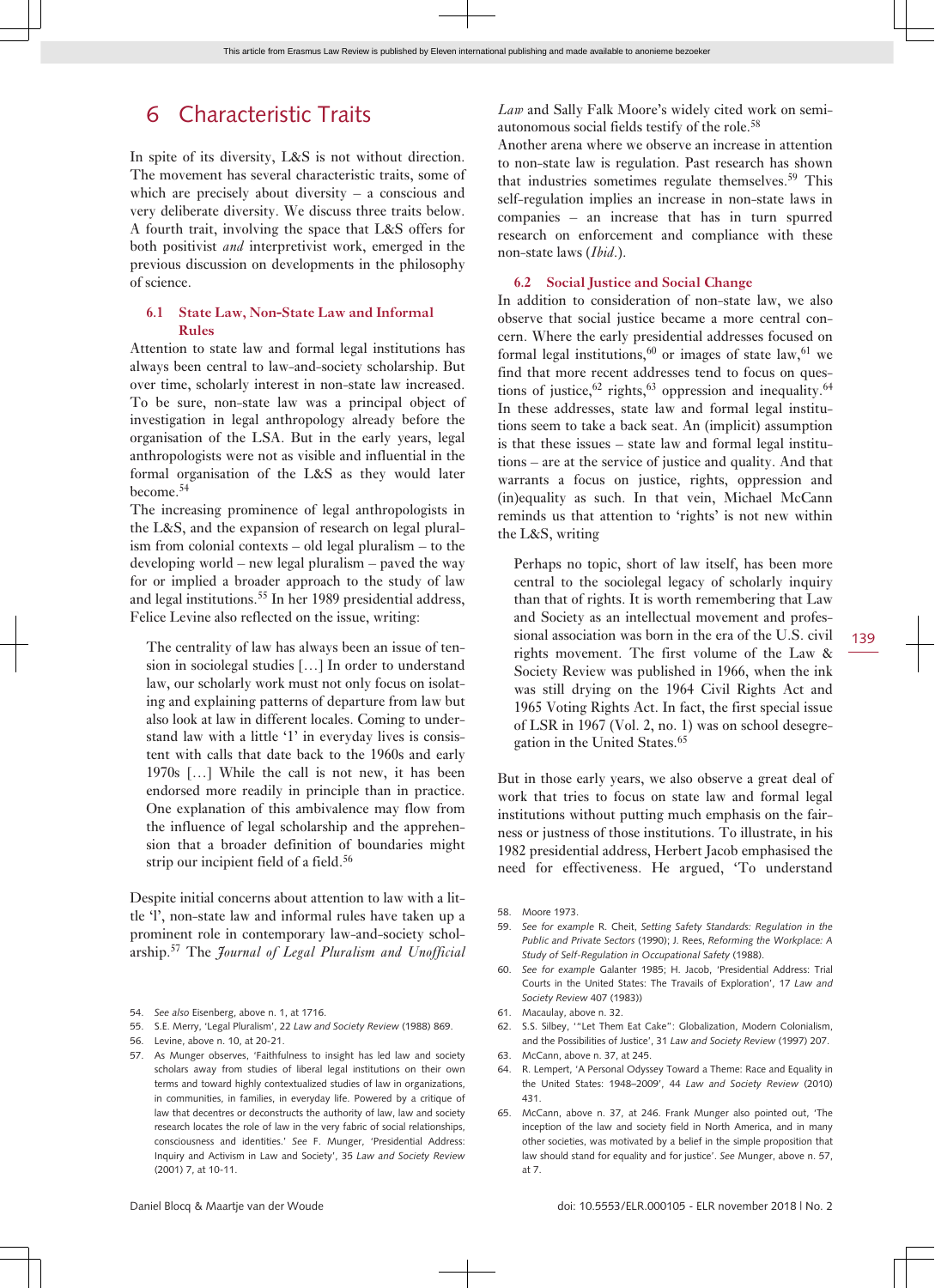courts is rewarding in its own right, and if we understand them more fully, we might be able to help design them to do their work more *effectively*.' (1983: 419, emphasis added). The implicit assumption here is that the objectives underlying the organisation of formal legal institutions – objectives set by legislators and policymakers – are unproblematic. And therefore attention to effectiveness is justified. As law-and-society scholars started to become more critical of government over time, questions of effectiveness moved to the background. Indeed, there are no references to effectiveness in the more recent presidential addresses.

Law-and-society's commitment to social justice also connects to a concern for progressive social change. This concern does not only manifest itself in research that is informed by questions related to justice and equality. It also transpires in calls for policy-oriented research and engagement with activism,<sup>66</sup> that is, calls for contributing to the resolution of (in)justices identified in research. The renowned debate between Joel Handler and Sally Engle Merry illustrates the concern for progressive social change that binds many – but not all – law-and-society members. $67$  In his presidential address, Handler lamented the increasing dominance of postmodernism in (law-and-society) research.<sup>68</sup> Sally Merry offered a rejoinder in the presidential address that came right after.69 Interestingly, the debate was not about the ontological or epistemological value of postmodernism per se. Instead, it focused on 'the value of postmodernism for *transformative politics*'.<sup>70</sup>

#### **6.3 Global North and Global South**

Another important characteristic of the L&S concerns its international orientation. While North American scholars have been dominant inside the LSA – all past presidents have been employed by universities in the United States – L&S scholarship shows considerable geographical diversity. In 1968, *the Law & Society Review (LSR)*, the flagship journal of the LSA, devoted a special issue to 'Lawyers in Developing Societies with Particular Reference to India'. In the 1970s, we find work on excuses to criminal responsibility in East Afri $ca<sub>1</sub><sup>71</sup>$  deviance in Singapore,<sup>72</sup> the legal revolution in Turkey,<sup>73</sup> and political leadership and legal change in Mexico.74 To be sure, most manuscripts in *LSR* focused on American law and legal institutions in the 1970s. But

- 66. (Seron 2016); *See* Munger, above n. 57.
- 67. *For an exception see* S. Liu, 'Law's Social Forms: A Powerless Approach to the Sociology of Law', 40 *Law and Social Inquiry* (2015) 1.
- J.F. Handler, 'Postmodernism, Protest, and the New Social Movements', 26 *Law and Society Review* (1992) 697.
- 69. S.E. Merry, 'Resistance and the Cultural Power of Law', 29 *Law and Society Review* (1995) 11.
- 70. Handler, above n. 68, at 697; *see also* Merry, above n. 69, at 11.
- 71. L. Kato, 'Functional Psychosis and Witchcraft Fears: Excuses to Criminal Responsibility in East Africa', 4 *Law and Society Review* (1970) 385.
- 72. G. Count-van Manen, 'A Deviant Case of Deviance: Singapore', 5 *Law and Society Review* (1971) 389.
- 73. J. Starr and J. Pool, 'The Impact of a Legal Revolution in Rural Turkey', 8 *Law and Society Review* (1974) 533.
- 74. J.F. Collier, 'Political Leadership and Legal Change in Zinacantan', 11 *Law and Society Review* (1976) 131.

as the above examples and other *LSR* articles from this period show, we observe a genuine interest in questions arising in the Global South, already in the early days of the L&S. Work of leading scholars within the L&S such as Sally Falke Moore, Sally Engle Merry, John and Jean Comaroff and also Marc Galanter obviously illustrate this early interest in the Global South.

In an interview for Berkeley's *Conversations in Law & Society*, Laura Nader discussed the relevance of such a global perspective and the need for comparison. She argued, a bit provocatively, 'I realized you had to do comparison. You can't just look at one place. That's the problem with people who study American law [….] Or the way Europeans look at law. They are very ethnocentric.' And that ethnocentrism creates obstacles to a full understanding of the operation of law and legal institutions inside the societies that we as scholars respectively live in. She observed, 'You study the Zapatec, and of course you look in the mirror. That whole notion of using what you find abroad to look at your own society permeates my work.' That notion was probably important to many legal anthropologists. But it seems to have also appealed to political scientists within L&S, many of whom currently study socio-legal questions in the Global South.

### 7 Conclusion

In this article we have offered reflections on the evolution of law-and-society research. Through these reflections we made a modest attempt to explain how the L&S changed from a field in which concerns of legal scholars and practitioners were prevalent to one in which social scientists seem to have become more influential. Presidential addresses and reviews of the L&S have furthermore shown that the field has become very interdisciplinary and eclectic in terms of research methodologies. This diversity has been celebrated by some and bemoaned by others.

The development towards ever more inclusiveness may result in at least two outcomes for Law and Society. On the one hand, we can imagine L&S turning into a platform, rather than a unified movement. That platform would be made up of different voices and audiences.<sup>75</sup> The emergence of sub-fields within L&S would, in this scenario, be appreciated rather than seen as problematic. The field of L&S would continue to grow and flourish, without people worrying too much about what this means for the central scope, core and message of the scholarship coming out of it. In a second scenario, L&S would be more sceptical of the diversity. It would strive

75. Malcolm Feeley already observed in 2001 how socio-legal studies 'speaks with at least three voices […] It speaks as policy analysis, a handmaiden to law. It also speaks in the traditional language of the social sciences. Thirdly, it may be gaining a voice of its own, reflecting a belief that law is a distinct form of ordering that merits its own position among the scholarly disciplines, separate from both scholarly fields and the professional concerns of law'. *See* Feeley, above n. 7, at 175).